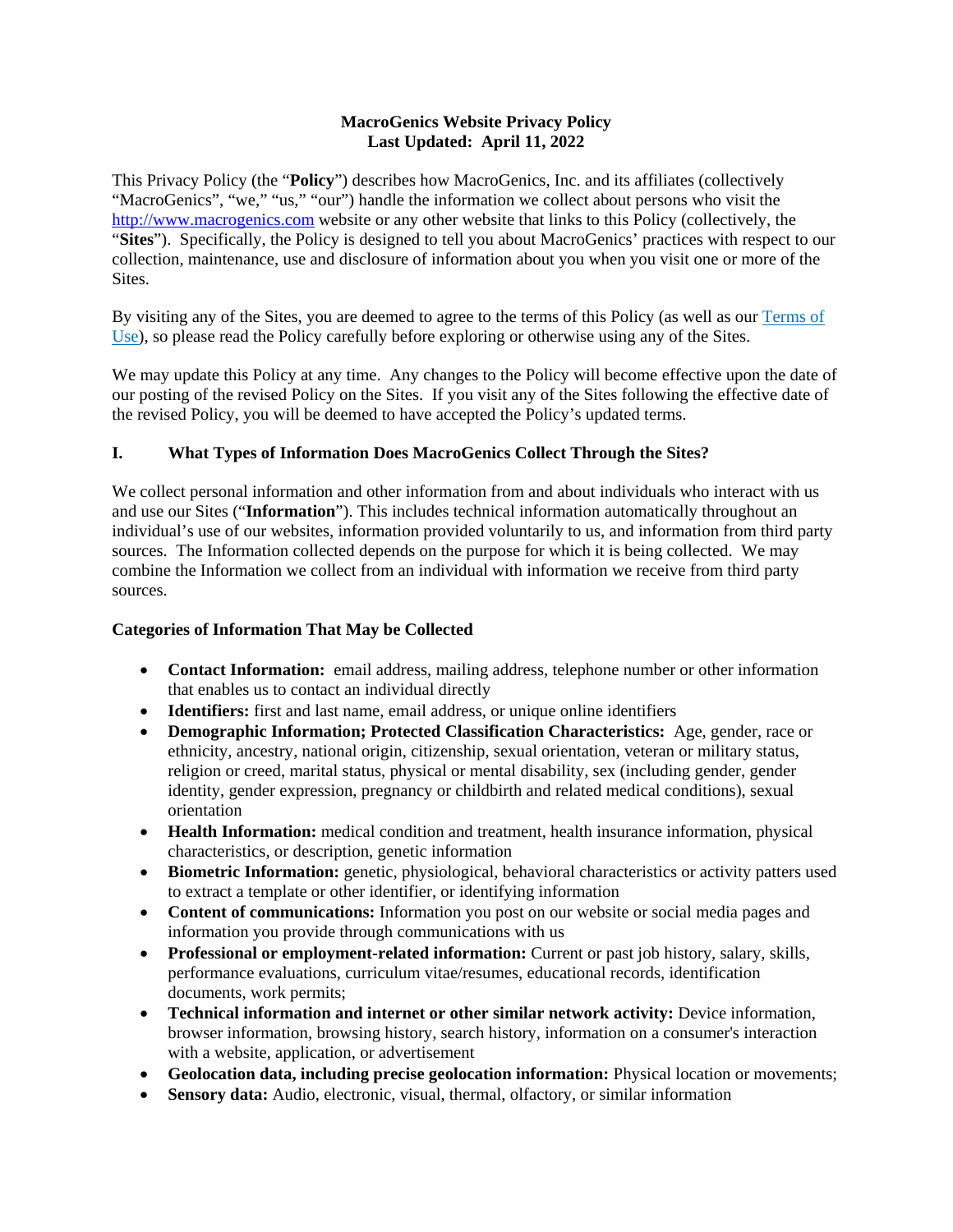• **Inferences drawn from other personal information:** Profile reflecting a person's preferences, characteristics, psychological trends, predispositions, behavior, attitudes, intelligence, abilities, and aptitudes.

## **II. What Type of Information is Automatically Collected through the Sites?**

The Sites automatically collect some information about your use of the Sites. You "passively" provide this data through the computer or device that you use to connect to a Site. This data is collected via browser navigational tools, such as cookies, local shared objects ("flash cookies"), pixel tags, and similar technologies that are employed on the Sites.

Cookies are small data files that a website stores on the hard drive of the device through which a website user connects to the website. You can set your browser to accept all cookies, to reject all cookies, or to notify you whenever a cookie is offered so that you can decide each time whether to accept it. However, refusing a cookie may in some cases preclude you from using, or negatively affect the display or function of, a website or certain areas or features of a website. To learn more about cookies, please visit http://www.allaboutcookies.org.

### *By visiting any of the Sites, you are deemed to unambiguously agree to its use of any cookies that you do not disable*.

We use performance and analytics firms including but not limited to Google Analytics, Google Search Console, which employ cookies and similar technologies on the Sites, so that we can compile statistics about our daily number of Site visitors, specific page requests, or other patterns of use on the Sites. The Sites currently do not respond to a "Do Not Track" browser signal from a visitor's computer or other connecting device.

## **III. How Does MacroGenics Use the Information It Collects About You?**

- **A.** We may use Information for any or all of the following purposes:
	- **1. Respond to Your Requests.** To respond to your requests or to answer questions you may pose through the "Contact Us" form on the Sites.
	- **2. Send You Communications.** If you join our mailing list or otherwise provide your contact information to us, we may use your Information to send you newsletters or other notices to inform you about our research, product development, product specifications, programs, or services that we believe may be of interest to you. You may opt out of receiving any of our commercial (promotional) communications, as described in those communications.
	- **3. Process Your Applications**. If you submit a job application, grant application, or other type of application, we will use the information about you that you provide to process the application.
	- **4. Enhance Our Operations**. We may use Information for our internal business purposes, such as to help us improve the Sites, including by requesting feedback, and for related purposes such as data analysis, audits, and identifying usage trends.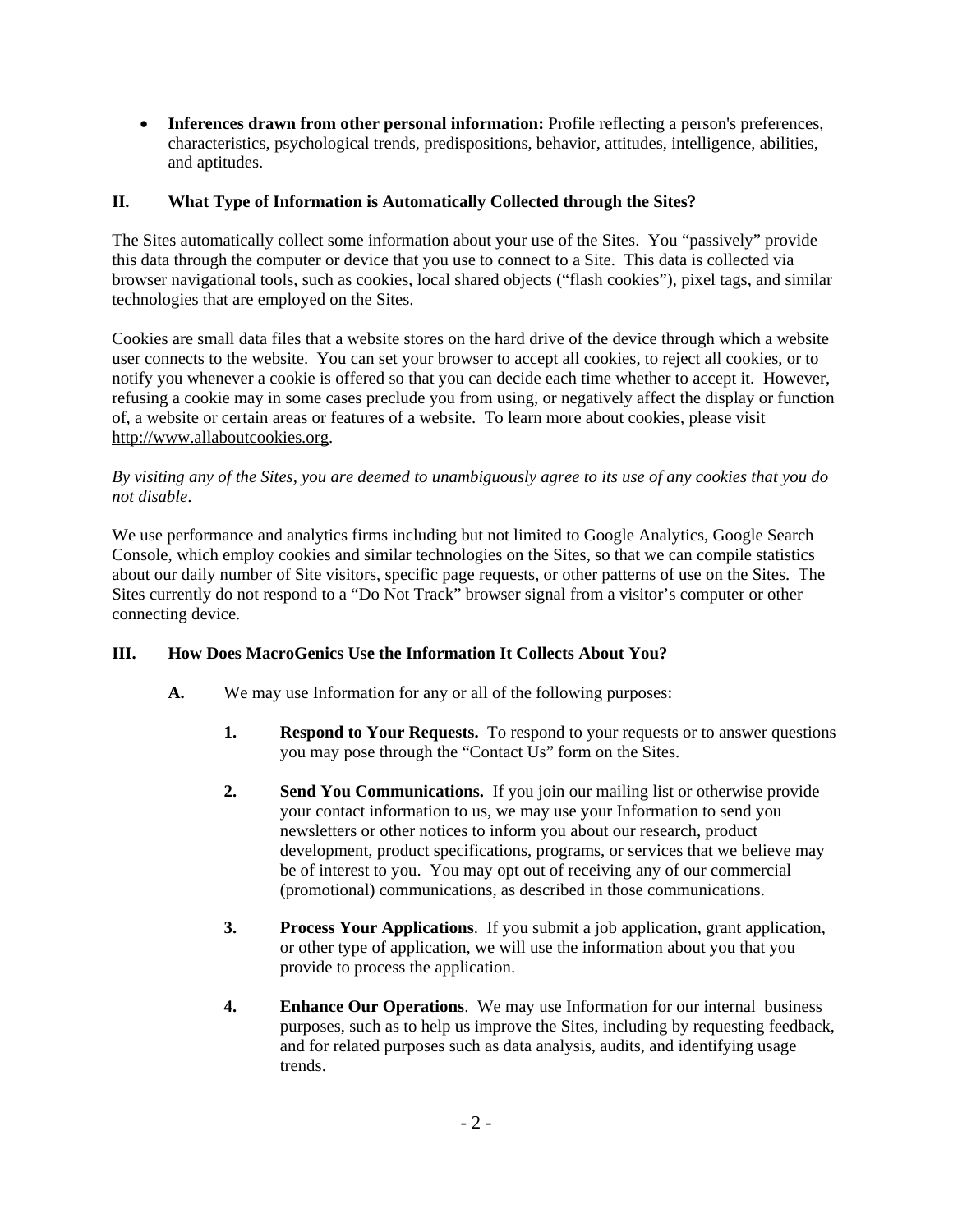- **5. Product Safety.** We may use Information to track and respond to safety and product quality concerns, such as product recalls.
- **6. Clinical Studies.** We may use Information for purposes of managing, staffing and facilitating clinical trials.
- **7. Program Development.** We may use Information to gather information about disease states, developments in our therapeutic areas and our products and brands to continuously improve our development programs.
- **8. Ensure Compliance; Maintain Security.** We may use Information to detect, investigate, and prevent activities that may violate our policies or rules that may be otherwise illegal.

## **B. MacroGenics will not sell your Information.**

### **IV. With Whom Might MacroGenics Share Your Information?**

- **A. Third Party Service Providers**. We may share Information with third parties who provide us with services, such as the designer of the Site and others who assist us with technology, data analysis, or similar services. We do not share information with unaffiliated third parties for their own marketing purposes.
- **B. Business Partners.** We may share Information with business partners with whom we collaborate regarding our investigational products and programs, such as scientific advisors, joint venture partners and strategic collaboration partners.
- **C. Acquirers or Assignees**. In the event of a reorganization, merger, sale, joint venture, assignment, transfer or other disposition of all or any portion of MacroGenics or its assets, we may transfer any and all information that we collect from Site users to the acquiring party or assignee. We cannot guarantee that such acquiring party or assignee will handle Information under the same terms as those set forth in this Policy.
- **D. Entities Entitled Under Law**. We may disclose Information as we believe appropriate in the following circumstances: (i) when required by applicable law, including laws outside your country of residence; (ii) to comply with legal process (iii) to respond to requests from public and government authorities; (iv) to enforce the terms and conditions for use of the Sites, including this Policy; (v) to protect and defend our rights and property; (vi) to protect the interests of MacroGenics or others; and (vii) to permit us to pursue available remedies or limit the damages that we may sustain. We have no obligation to notify you of such disclosures except as required by applicable law.

### **V. How Can You Manage Your Information That We Maintain?**

To help keep your Information accurate, current, and complete, please contact us as specified below. We will take reasonable steps to update or correct your Information in our possession that you have previously submitted via a Site. Please note that we are not responsible for correcting, updating or deleting any information in the databases of third parties.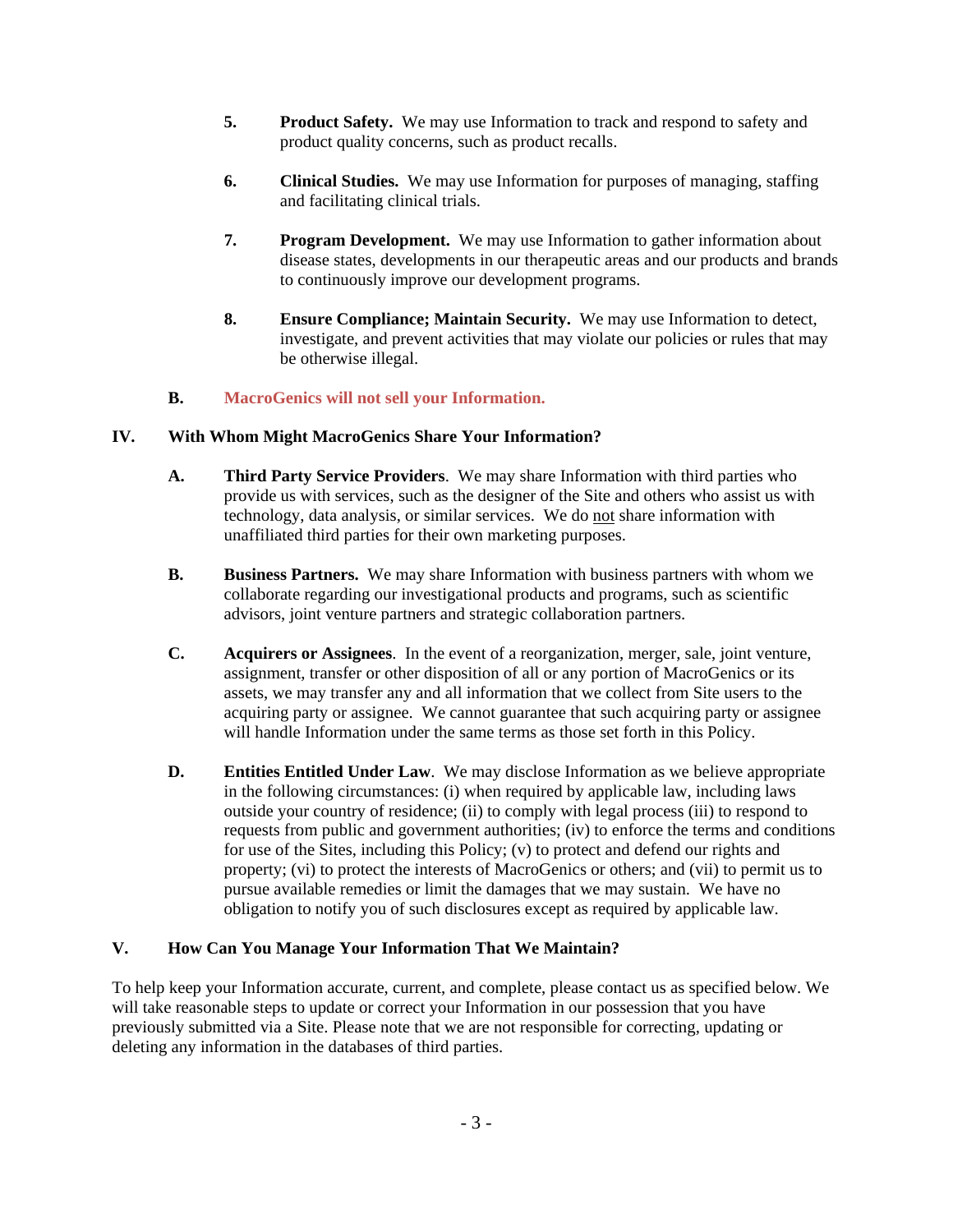### **VI. How Does MacroGenics Protect Your Information?**

We will take reasonable steps to protect the security of your Information and to protect it from loss, misuse, and unauthorized access, disclosure, alteration, or destruction. You should be aware that no Internet transmission is ever fully secure or error-free. In particular, e-mail transmissions may not be secure, and you should therefore take special care in deciding what information you send to us via e-mail. Moreover, where you use passwords, ID numbers, or other special online access features, it is your responsibility to safeguard them from disclosure or misuse.

### **VII. Collection of information by Others**

- **A. Other Websites**. The Sites may contain links to websites operated by parties not affiliated with MacroGenics. These linked sites are not under MacroGenics' control and we are not responsible for the privacy practices of any such unaffiliated parties. If you provide information through any such third-party website, the information will be collected by, and controlled by the privacy policy of, that third party. We recommend that you familiarize yourself with the privacy policies and practices of any such third parties.
- **B. Through Our Site.** As noted, we allow third parties such as Google Analytics to use cookies or other technologies to collect information about Site users in order to provide us with analytics services to help us improve the Sites.

### **VIII. Use of the Site by Children**.

None of the Sites is directed to children under the age of thirteen (13), and we do not knowingly collect information from any children under age 13. If we discover that we have obtained personal information from a child under age 13, we will delete it.

#### **IX. International Transfers of Information**.

By using the Sites, you are deemed to understand and unambiguously consent to the collection and processing of your Information in the United States, with the awareness that the laws of the United States may not provide as much protection for information as the laws of certain other countries or territories.

## **X. How long does MacroGenics Retain Information**?

MacroGenics will maintain your Information only as long as is reasonably deemed required for legal, contractual, or business purposes. During these periods, we will take appropriate steps to ensure that the privacy of your personal information is maintained.

## **XI. Laws and rights that May Apply To You**

Depending on your residence, the rights available to you may differ in some respects. MacroGenics will respond to any rights and requests in accordance with local legal regulations. In some cases, state laws require us to verify the identity of the individual submitting a request for their Information before providing a substantive response to the request. Consistent with those requirements, and because we take the privacy and security of your Information seriously, we will verify your identity by asking you to provide certain information about yourself. Once your identity is verified, we will work to provide you with your requested information in a timely manner.